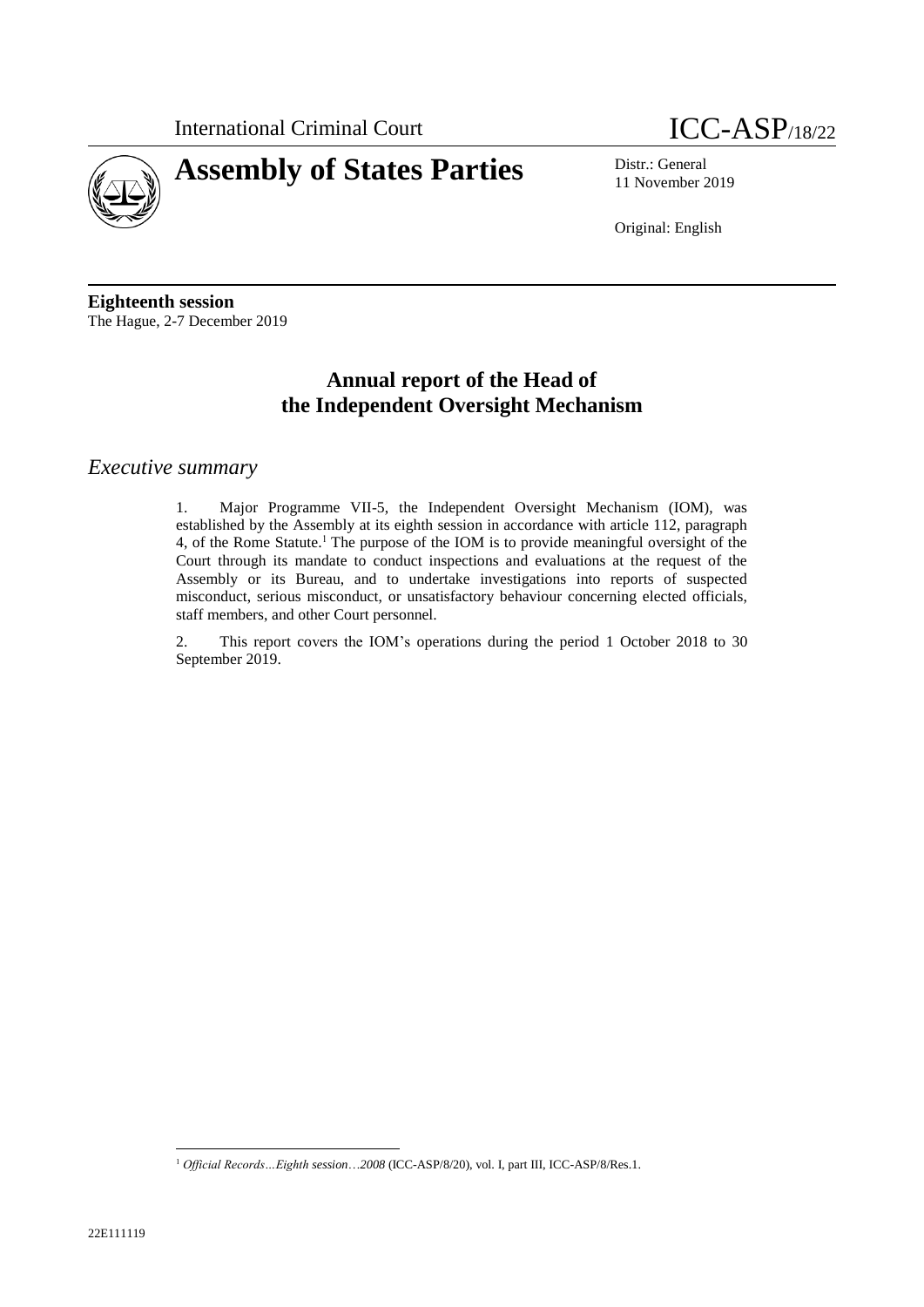# **I. Introduction**

The Independent Oversight Mechanism (IOM) was established by the Assembly of State Parties at its eighth session in accordance with article 112, paragraph 4, of the Rome Statute.<sup>2</sup> It is an operationally independent office reporting to the President of the Assembly.

2. The purpose of the IOM is to provide meaningful oversight of the Court through its mandate to conduct inspections and evaluations at the request of the Assembly or its Bureau, and to undertake at its own discretion investigations into reports of suspected misconduct, including serious misconduct, or unsatisfactory behaviour concerning elected officials, staff members, and other Court personnel.

3. The IOM became operational in late October 2015 with the appointment of its first permanent Head of Office. Since then, the IOM has continued to enhance oversight at the Court by carrying out its mandate with professionalism, impartiality and efficiency.

# **II. Policy matters**

## **A. Review of the Mandate of the IOM**

4. During the reporting period, the Hague Working Group of the Assembly continued its Review of the work and Operational Mandate of the IOM, under the facilitation of Ambassador Rodriguez Veltzé (Bolivia). The first meeting of the Working Group took place on 10 July 2019, at which the Head of the IOM was invited to provide his views to State Parties regarding potential changes in the Operational Mandate of the IOM. The Head of the IOM suggested areas where the Mandate could be reviewed to streamline the IOM's reporting obligations and operational independence. The States Parties invited the IOM to draft a revised operational mandate for consideration.

5. The IOM prepared the requested draft, which was circulated in advance of the second meeting of the Working Group on 12 September 2019. The proposed amendments generally covered the following areas: reflecting the amendments to rule 26 of the Rules of Procedure and Evidence; granting the IOM explicit authority to investigate former elected officials following the end of their service for the Court; requiring the Court and the IOM to balance and take into account competing interests and providing for possible mechanisms to resolve disagreements; streamlining of the investigation and evaluation mandate; and clarifying the accountability regime of IOM staff members. At this second meeting, State Parties requested the proposed revised mandate be shared with the Court organs to receive their comments in anticipation of the following Working Group meeting.

6. Comments from the Presidency and the Prosecutor were not received in time to be considered at the third meeting of the Working Group, which took place on 17 October 2019. The President of the Court participated in the meeting and shared with State Parties some observations regarding the new Rule 26 and the IOM mandate with respect to elected officials, which were noted by the States. The final report from the facilitation will be submitted to the Assembly.

 $\overline{a}$ 2 *Ibid.*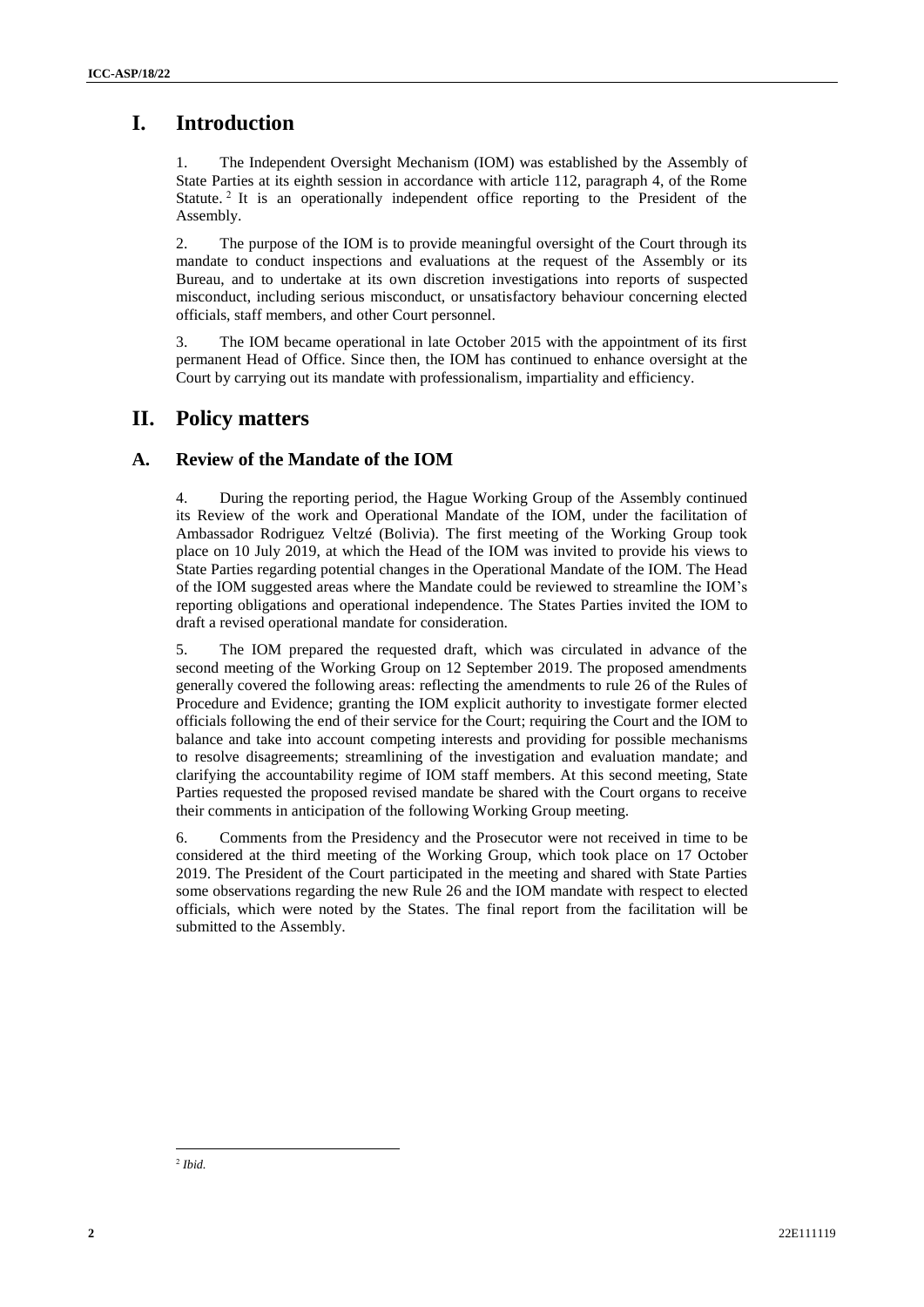### **B. Legality of the mandate of the IOM**

7. In February 2018, the International Criminal Court Bar Association (ICCBA) published a paper where it opined that the IOM was illegal because the ASP resolutions establishing it had not been promulgated by way of a Presidential Directive. This argument was repeated in different contexts, including in filings before the International Labour Organization Appeals Tribunal (ILOAT), arguing that disciplinary decisions based on IOM investigations should be set aside on that basis. While the IOM found it difficult to accept that an ASP resolution creating a body contemplated by the ICC Statute could only be lawful if promulgated by the President of the Court, which would in essence give the ICC President a *de facto* veto to any ASP resolution on the subject, the IOM nevertheless retained the services of a specialised legal consultant to examine the arguments presented by the ICCBA on the issue. The consultant found that the IOM did not lack a legal basis to operate even in the absence of Presidential Directive formally promulgating the relevant ASP resolutions. The complete legal opinion was circulated to State Parties in May 2019.

8. On 16 May 2019, the President of the Court wrote to the President of the Assembly on this issue, upon the latter's invitation, and unequivocally stated that "[t]he IOM has all the powers that the ASP has given to it" in accordance with the Rome Statute, and that "[t]o that extent, no Presidential Directive is required" to give force to the resolutions.

## **C. Harmonisation of the IOM mandate with existing Court rules and regulations**

9. The IOM has continued to coordinate with the Court with a view to harmonising and updating the Court's regulatory framework to reflect the IOM's Mandate. The IOM has noted how portions of the Court's regulatory framework give other bodies concurrent jurisdiction to conduct investigations into possible misconduct, and explored the practical repercussions and potential legal exposure in that regard. The different organs of the Court have been receptive to these concerns and have committed to working on reviewing and revising the relevant documents. Issues to be discussed include whether the IOM should have exclusive jurisdiction over any misconduct investigation, and the role of the Disciplinary Appeals Board in the investigation of cases of sexual and other forms of harassment, as provided for by the current anti-harassment policy of the Court.

10. During this reporting period, the Registry Legal Office has consulted the IOM and drafted a revised administrative instruction on the disciplinary process, to better reflect the various aspects of the process and clarify the responsibilities of different bodies. This revised instruction is currently being reviewed by the IOM. The IOM is also, in parallel, finalising an Investigation Policy aimed at formalising the rights and responsibilities of all those involved in investigations, and establishing governing principles for all misconduct investigations at the Court. Together, these two documents will provide a more robust framework, modelled upon those of various United Nations Organizations, for dealing with all stages of reviewing misconduct allegations, from reporting to investigation and possible discipline. Formal consultations within the Court will follow the finalization of the drafts.

11. The IOM is also aware of work undertaken within the Registry Legal Office, in collaboration with the Staff Union Council and Human Resources Section, regarding revisions of the policy against harassment, including sexual harassment, and looks forward to participating in the revision of this policy with a view to bringing it line with current best practices in international organizations.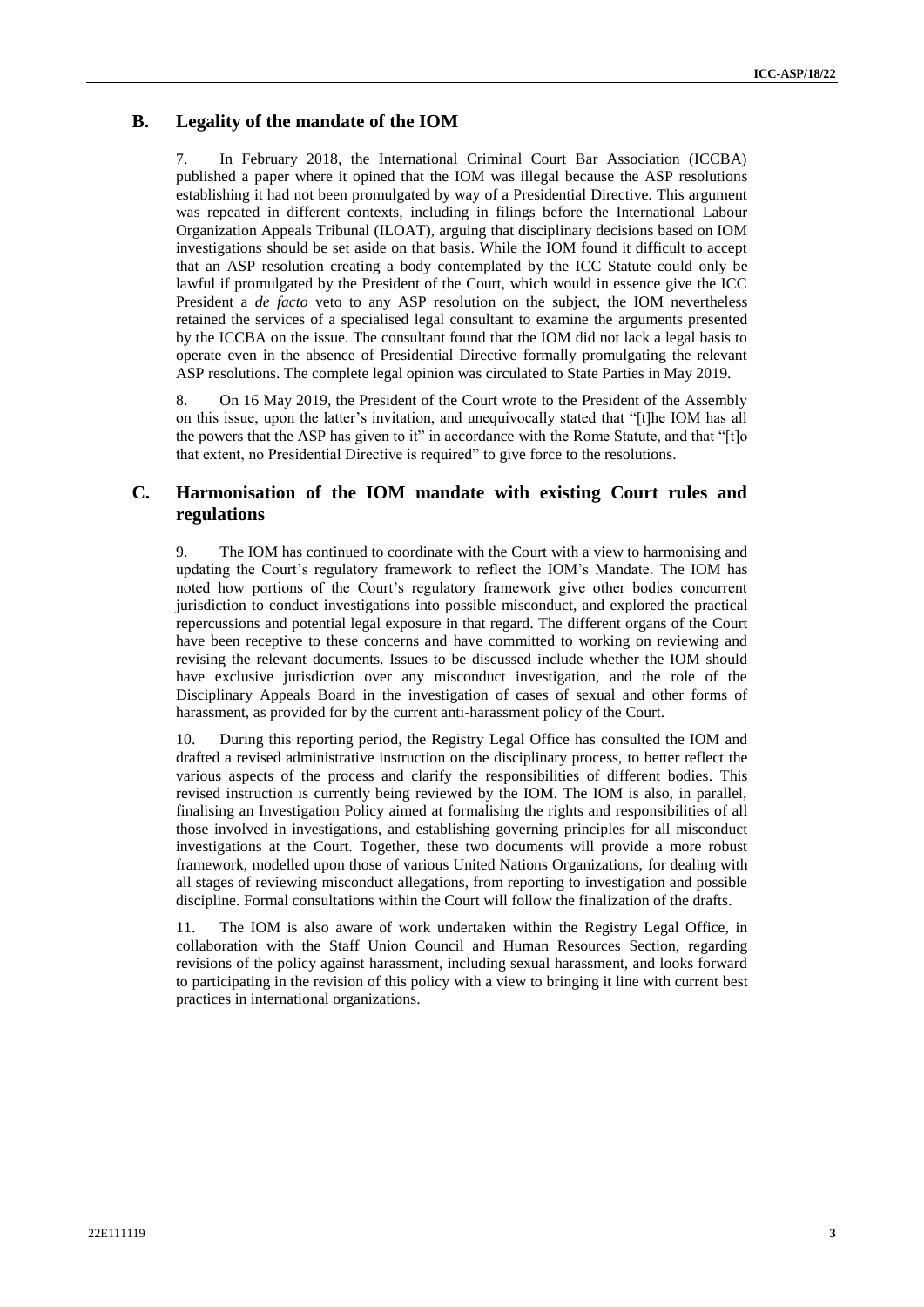# **III. Summary of IOM activities**

### **A. Investigation**

### **1. Statistics**

12. The IOM receives reports of potential misconduct. If the allegation falls within its mandate, *i.e.* if the facts alleged would actually amount to misconduct, it can conduct a preliminary review of the allegation and formally record the matter as a case. A preliminary review assesses whether the allegation merits a full investigation, generally by assessing its credibility, materiality, and verifiability.

13. In addition, the IOM also agrees to meet with personnel (or former personnel) who wish to discuss a potential matter and seek the IOM's guidance in terms of the applicable process should a formal complaint be made. If a consultation does not lead to a formal complaint, it is recorded separately as a "consultation" for the purposes of the IOM's statistics.

14. During the reporting period, the IOM received a total of 43 matters, as detailed in Table 1 below:

| Matters received (total: 43)  | $\bullet$ Consultations: 11                         |  |  |  |  |  |
|-------------------------------|-----------------------------------------------------|--|--|--|--|--|
|                               | New cases: 32<br>$\bullet$                          |  |  |  |  |  |
| New Cases Outcome (total: 32) | • Cases closed before Preliminary Review: 5         |  |  |  |  |  |
|                               | • Cases closed after Preliminary Review: 13         |  |  |  |  |  |
|                               | • Preliminary Reviews Leading to Investigation: 7   |  |  |  |  |  |
|                               | • Cases where Preliminary Review remains pending: 7 |  |  |  |  |  |
| Investigations (total: 7)     | • Completed: $3$ (details below)                    |  |  |  |  |  |
|                               | Pending: 4<br>$\bullet$                             |  |  |  |  |  |

**Table 1: IOM's Investigative Caseload, 1 October 2018 to 30 October 2019**

15. The five cases closed before a Preliminary Review included: i) two cases that were sent back to the Registrar for lack of capacity by the IOM to review them; ii) one case that was found to fall outside the mandate of the IOM, as it did not allege misconduct by ICC personnel or elected officials; iii) one case that was referred for informal resolution with the consent of the complainant; and iv) one case concerning an elected official which was received before the amendment to Rule 26 of the Rules of Procedure and Evidence, and is therefore being reviewed by the Presidency.

16. For the thirteen cases closed after a Preliminary Review, this was typically on the basis that the IOM did not find the allegation to be sufficient credible, material, or verifiable to warrant a full investigation. While these cases were closed without a full investigation, three gave rise to separate recommendations to the relevant Head of Organ. Two such cases alleged inappropriate behaviour against the same OTP staff member, including one allegation of sexual harassment. However, the complainant (a former personnel) did not want to pursue the allegation because their name would need to be disclosed in the process. On the facts of that specific case, the IOM would not have been able to conduct an investigation while respecting the due process rights of the accused staff member without disclosing identifying information of the complainant. The IOM, therefore, rather than investigating the matter, informed the Prosecutor generally of the allegations and recommended that the Prosecutor remind the staff member in question of his obligations under the Court's Regulatory Framework, while respecting his privacy rights and noting that no formal investigation was conducted. The complainant had agreed to this course of action. The IOM also notified the Registrar, in another case, that while it did not find a conflict of interest with respect to one staff member and their association with their former employer, it recommended that measures be taken to mitigate the risk of a perceived conflict of interest from other staff.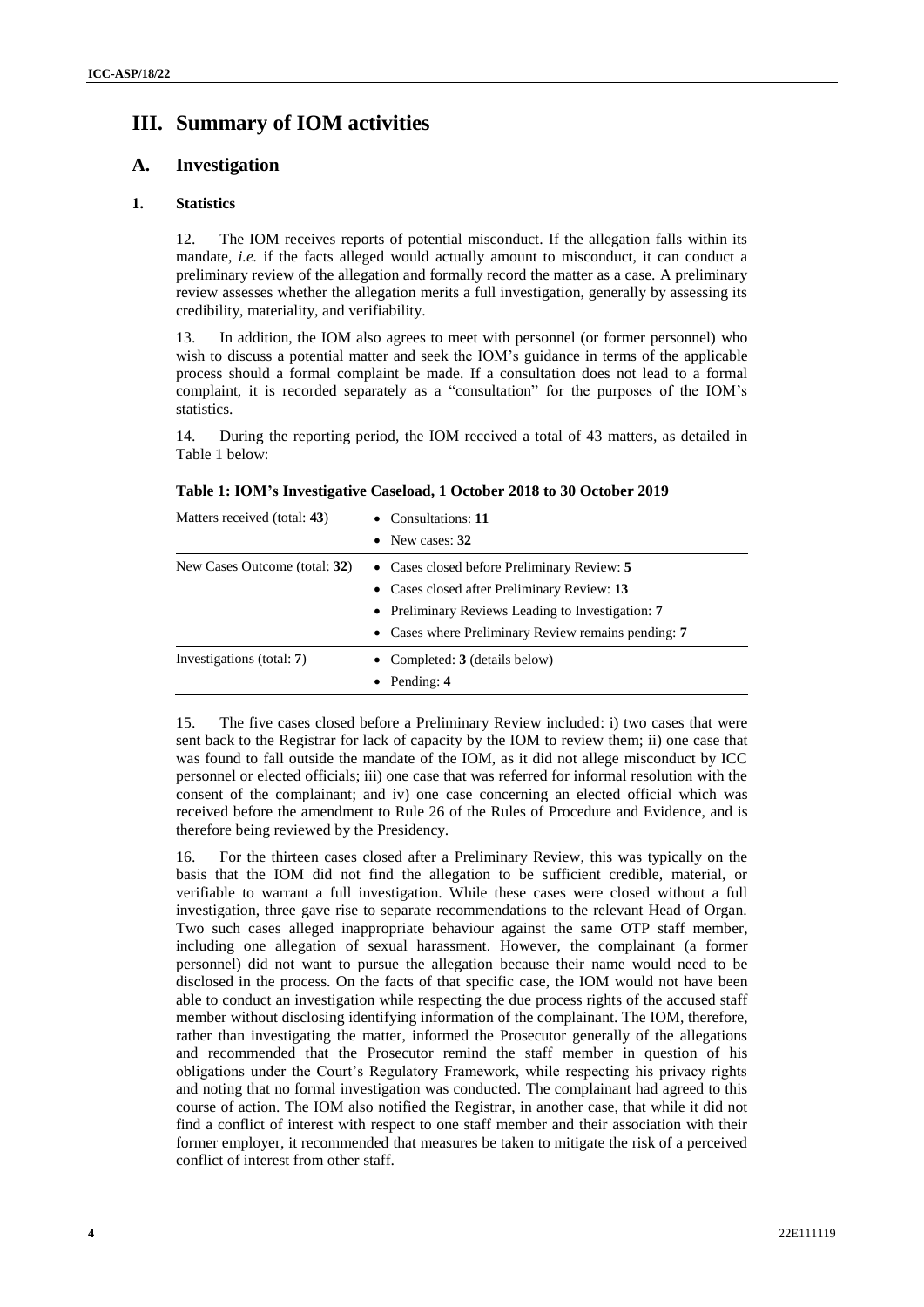17. In two cases, despite having found that an investigation may have been warranted, the IOM closed the case on the basis that it concerned individuals who had left or were soon to leave the Court. Accordingly, the IOM exercised its discretionary authority to not investigate those cases with a view to the efficient use of its resources.

#### **2. Breakdown of Cases**

18. Table 2 below provides a breakdown of the new cases by categories of misconduct.

| Table 2: Breakdown of cases by type of misconduct |  |  |  |  |  |  |
|---------------------------------------------------|--|--|--|--|--|--|
|---------------------------------------------------|--|--|--|--|--|--|

| Type of misconduct                                     | Number of cases |  |
|--------------------------------------------------------|-----------------|--|
| Alleged misconduct by elected official *               | 4               |  |
| Harassment and/or abuse of authority *                 | 8               |  |
| Conflict of interest                                   | 2               |  |
| Recruitment irregularities                             | 2               |  |
| Breach of confidentiality                              | 1               |  |
| Retaliation *                                          | 1               |  |
| Fraud (including entitlement fraud)                    | 4               |  |
| Sexual harassment and/or sexual exploitation and abuse | 5               |  |
| Violation of local laws                                | 2               |  |
| Other unsatisfactory conduct *                         | 3               |  |
| <b>Total</b>                                           | 32              |  |

\* Pending investigation within the relevant category of cases.

#### **3. Elected Officials**

19. During this reporting period, the IOM considered four cases of alleged misconduct or serious misconduct by Elected Officials. As noted above, one such case is currently being dealt with by the Presidency. Another case which was closed and not investigated by the IOM is referred to in the Confidential Annex to this Report. Two cases remain pending.

#### **4. Completed Investigations**

20. The IOM investigated one case where a staff member had been arrested and charged by the local prosecutor for domestic violence, and was conditionally discharged. The local prosecutor informed the IOM that the victim's spouse "showed various signs of physical violence." In its report dated 20 February 2019, the IOM concluded that there was sufficient evidence to conclude that the Staff Member had breached applicable local laws related to assault and that he had failed to report this arrest and charge to the Court, despite being aware of his obligation to do so. The IOM accordingly recommended to the Registrar that appropriate disciplinary action be taken with respect to the staff. The Registrar issued the disciplinary measure of a **written censure** to the Staff Member.

21. The IOM also investigated a case concerning a driver who was involved in a car accident injuring himself as well as a third person, and causing serious damage to ICC property. The IOM found that the driver had diverted from his mission without authorization and had significantly exceeded the applicable speed limits. The IOM found that it was a "minor miracle" that no individual had been more seriously hurt or killed and that there was sufficient evidence to conclude that the Staff Member had violated applicable local laws and had failed in his duties to use ICC property and equipment for official purposes only. The IOM recommended to the Registrar on 9 April 2019 that appropriate disciplinary action be taken with respect to the staff member. The disciplinary process in that case is **pending** and should be completed shortly.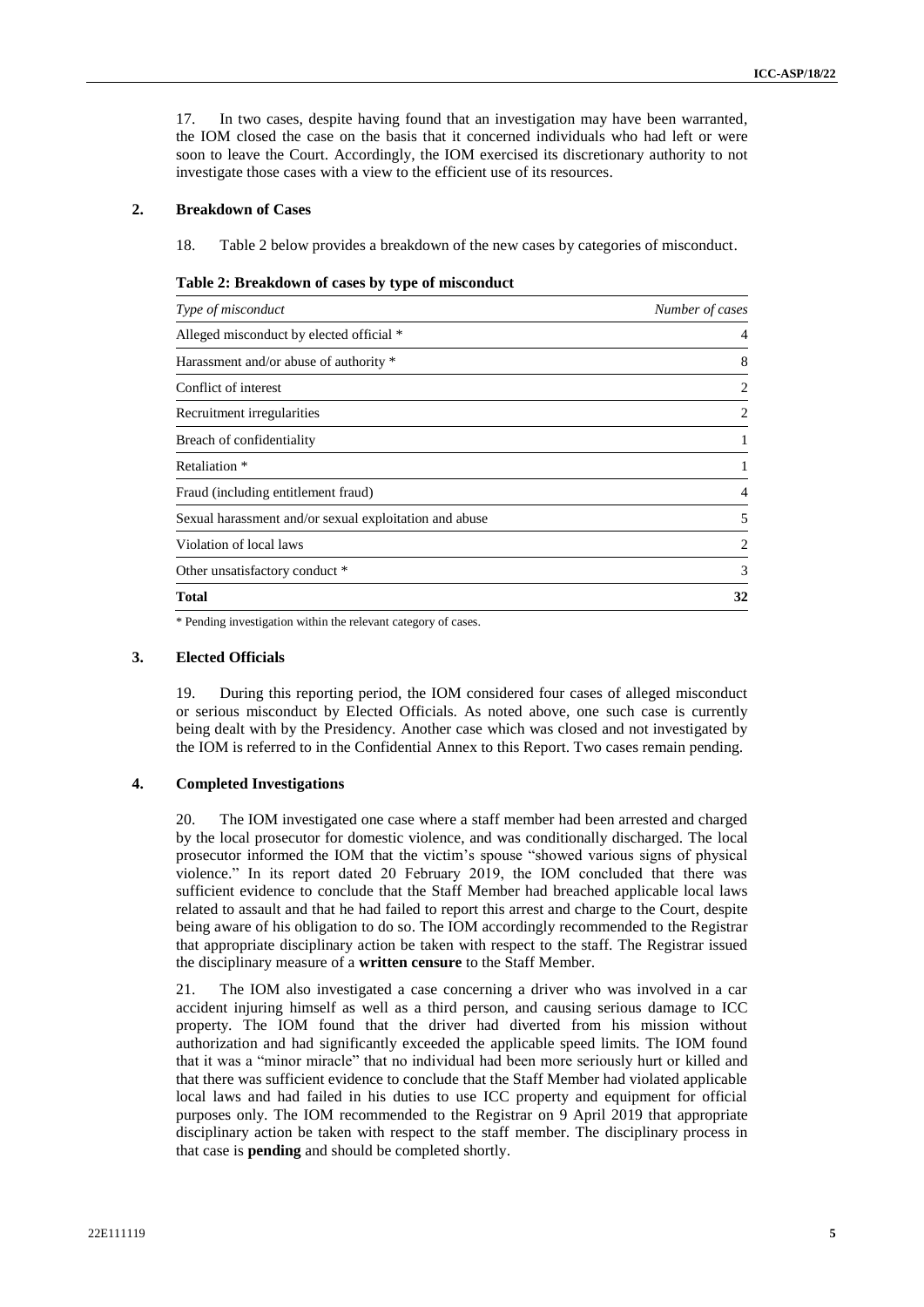22. The IOM also received an allegation of sexual harassment from a former intern at the OTP, who alleged that a senior OTP Staff Member behaved towards them in a manner that amounted to sexual harassment and abuse of authority. Specifically, the complaint alleged a series of meetings and communications, which included conversations of a personal nature, comments deemed sexually suggestive, and a contemporaneous offer from the senior staff member to consider the intern for a forthcoming paid junior position on their team and under their supervision. The IOM completed its investigation and transmitted its findings, conclusions and recommendations to the Prosecutor on 17 September 2019.

### **B. Evaluation**

23. An evaluation is a rigorous, systematic and objective assessment of the relevance, appropriateness, effectiveness, efficiency, impact and sustainability of a project or programme, based upon agreed criteria and benchmarks.

At the request of the ASP at its seventeenth session in December 2018, the IOM conducted an evaluation "of the administration of the Secretariat of the Trust Fund for Victims (STFV) with a view to increasing its efficiency and effectiveness in implementing its mandate as set out in resolution ICC-ASP/3/Res.7." The purpose of the evaluation was to provide the ASP and the Board of Directors of the Trust Fund for Victims, who performs an oversight role towards the STFV, with an independent assessment of the activities of the Secretariat, focusing on the implementation of reparations, the extent to which these activities are effective and coordinated with internal stakeholders, lessons learnt and areas that need improvement.

25. Following initial formal consultations with relevant stakeholders, including the President and one of the Vice Presidents of the ASP, the TFV (Chair of the Board of Directors and Executive Director) and the Registrar, as well as the review of significant amount of materials related to the TFV, the IOM prepared Terms of Reference for the evaluation in February to conceptualise the focus and scope of the evaluation.

26. An examination of the key challenges facing the TFV, as well as the limited time given and resources available to the IOM to conduct this evaluation, informed the decision to focus the evaluation on the implementation of the reparation mandate of the TFV. The evaluation looked at the Secretariat's role in the reparations mandate; human and financial resources available to carry out said mandate; the activities/projects and outputs produced to date; responsiveness to Court-ordered reparations; internal organisation and coordination with the Court stakeholders; resource mobilisation capability and efforts; and the oversight mechanisms of the STFV in terms of accountability, reporting and communication on reparation activities and results.

27. Given the limited resources available to the IOM, the evaluation was limited to a high-level review of the issues identified above, and sought to clarify, analyse and categorise the various challenges faced by STFV, and by extension the Court, in implementing reparations, and to identify where further work and analysis may be necessary. The completion of the evaluation was delayed given the IOM's limited capacity, including the absence on maternity leave of the IOM's sole evaluation expert. A consultant was hired for a limited period to assist in the completion of the evaluation.

28. The evaluation report will be shared in advance of the eighteenth session of the ASP, following the receipt of comments from the Secretariat of the TFV and its Board of Directors.

29. The IOM also completed, on 15 February 2019, its Operational Evaluation of Courtroom Audio-visual Equipment Practices and Procedures, performed at the request of the Registrar. The IOM is awaiting the Registrar's response to the IOM's recommendations before fully finalizing its report.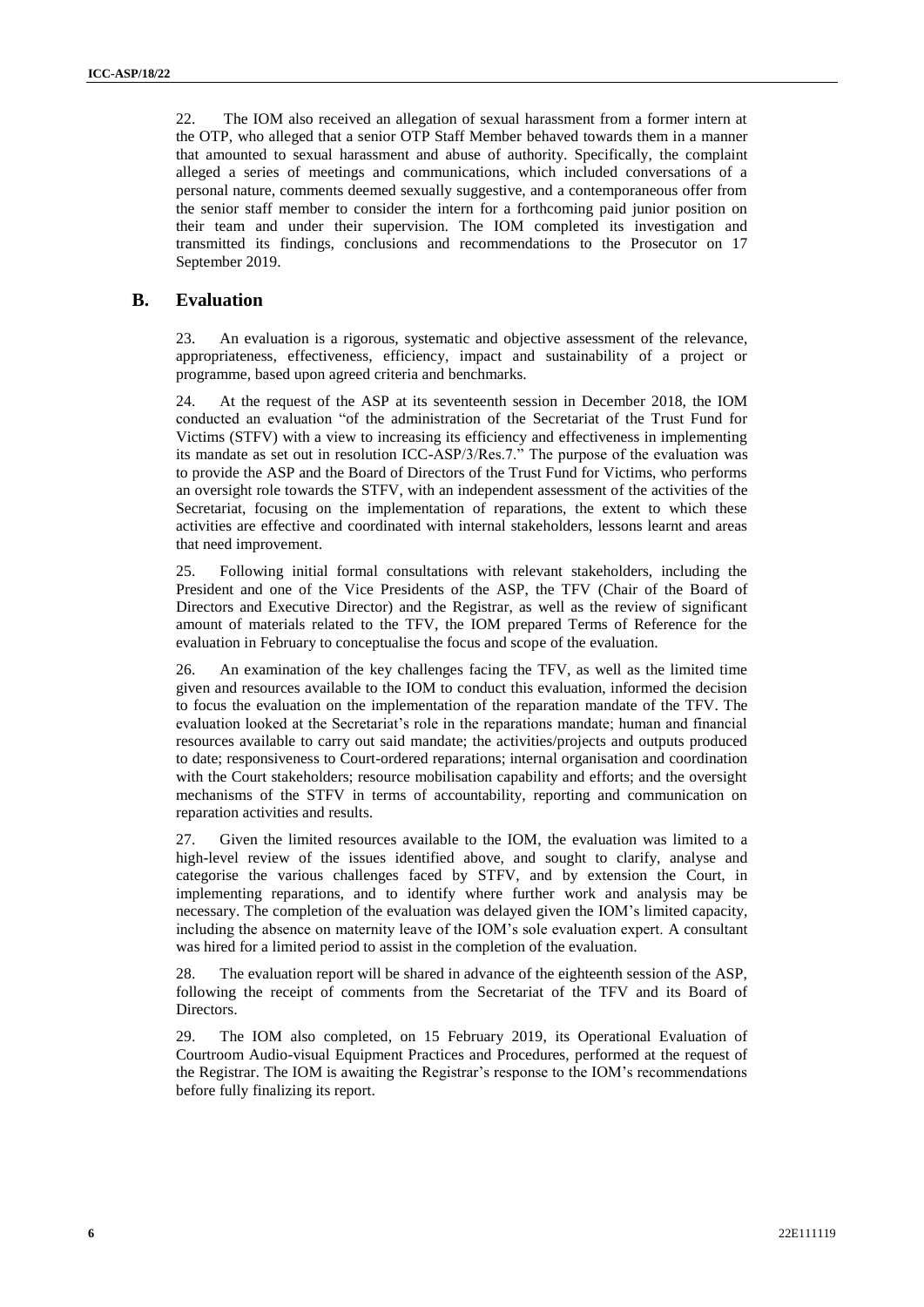### **C. Inspection**

30. An inspection is a special, unscheduled, on-the-spot verification made of an activity directed towards the resolution of problems which may or may not have been previously identified. No inspection was conducted during the reporting period.

# **IV. IOM staffing and administrative matters**

#### **A. Staffing**

31. Assembly resolution ICC-ASP/12/Res.6 set out a staffing structure for the IOM comprising of a P5 Head of IOM, a P4 Senior Evaluation Specialist, a P2 Associate Investigator, and one GS-OL Administrative Assistant.

32. While the IOM is now fully staffed as per its operational mandate, it is facing significant challenges in meeting its workload. The investigation function poses a particular challenge in this respect, since its workload by its very nature cannot be accurately predicted in advance, and even more so in a setting where this function is still relatively new. As indicated above, the IOM investigation function has faced a heavy workload, with an increase of 59% from last reporting period (where 27 matters where reported, including both cases and consultations).

33. To meet this heavy workload, the IOM sought the assistance of consultants or staff from United Nations Agencies on loan to conduct some of its investigations and preliminary reviews. The IOM further requested support from the President of the ASP, who asked the Registrar to support the IOM in securing the recruitment of a Senior Investigator from 1 April to 31 December 2019. The recruited staff member only started on 14 June 2019. The IOM then asked the Registrar, after having received the approval of the President of the ASP, if the unused funds from that position for the period 1 April to 14 June 2019 could be used to fund a second Senior Investigator position. The Registrar agreed, and with the Senior Evaluation Specialist on extended maternity leave, the IOM was able to recruit a second Senior Investigator from 15 July to 31 December 2019. These two Senior Investigators conducted the majority of the cases reported, in particular after April 2019, when the P2 Associate Investigator went on maternity leave as well.

34. In addition, the absence of the Senior Evaluation Specialist required the IOM to recruit a consultant to assist with the completion of the evaluation of the Secretariat of the Trust Fund for Victims (STFV), as detailed above.

35. Some of the allegations of misconduct reported to the IOM are delicate and sometimes involve senior staff members, therefore requiring significant skill and experience. The amendment of rule 26 of the Rules of Procedure and Evidence, giving IOM exclusive jurisdiction to receive allegations against elected officials, necessitates long-term solutions to the challenges arising from the IOM's staffing structure. Indeed, the External Auditor raised some concerns about the modality in which the IOM was able to find additional resources, and recommended that, in order to allow for some flexibility for small programmes such as that of the IOM to deal with urgent additional needs, the Court should "adapt financial rules which currently prohibit transfer between Major Programmes."

36. The IOM has requested, in its budget proposal for 2020, a classification of a fixedterm position of a Senior Investigator at P4 level and additional consultancy funds to be able to meet unexpected workload without resorting to managerial arrangements that may contravene the financial rules, as noted by the External Auditor, and also to safeguard the IOM's operational independence. Given that there is no reason to believe that the workload of the investigative function will decrease in 2020, the IOM and the Court could find themselves in the same situation next year.